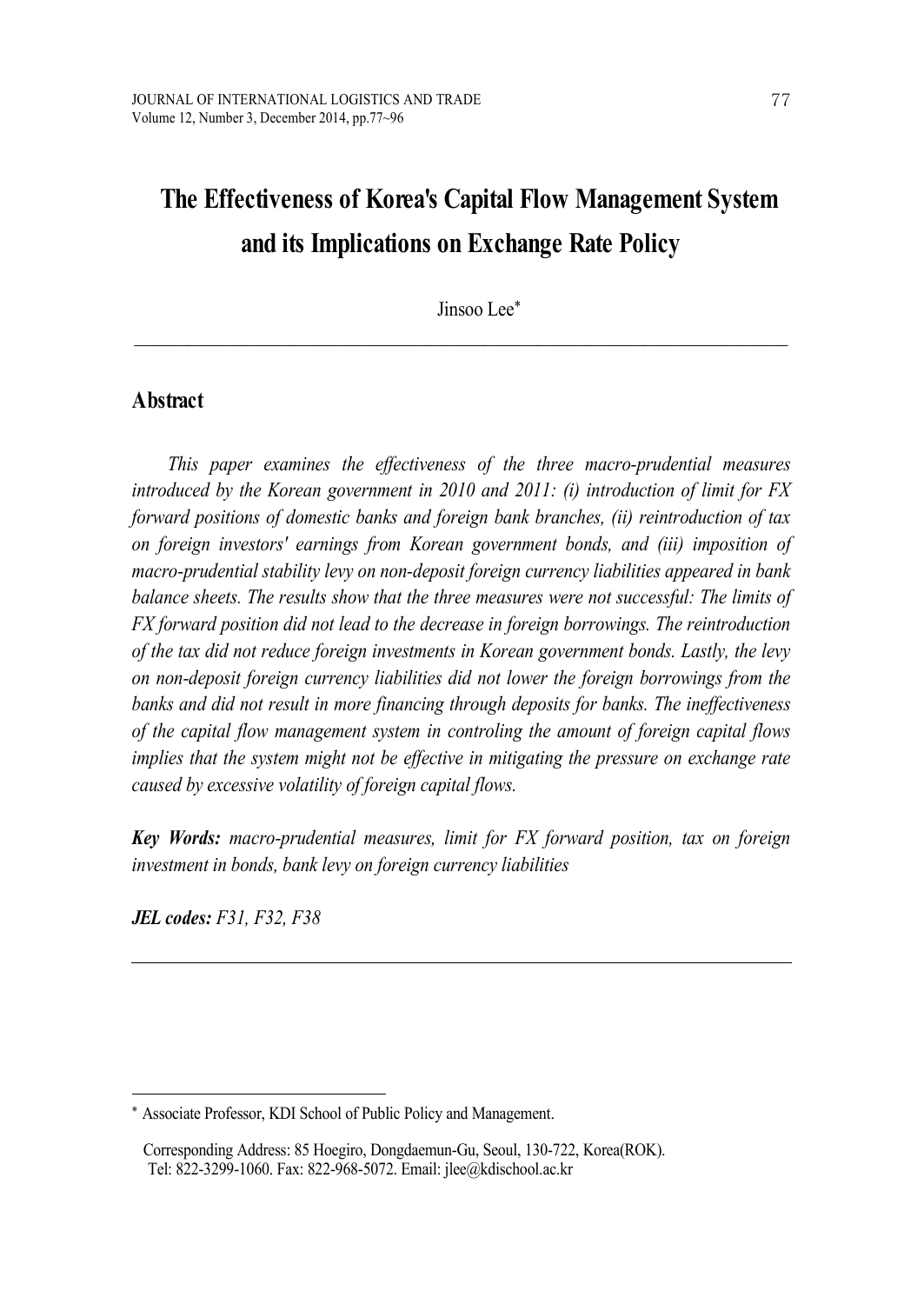## **1. Introduction**

If foreign capital flows are freely made with capital liberalization, sudden decrease or large outflow of foreign capitals can have significant impact on national economy. For example, according to Becker, Jeanne, Mauro, Ostry, and Ranciere (2007), the negative impact of the shock caused by the sudden stop of foreign capital inflows were found to be the most significant shock out of the financial and macroeconomic shocks that may cause the reduction in income in emerging markets 1) where capital markets are relatively open.

As there have been more cases where a country's economy is negatively affected by excessive volatility of capital flows during the recent global financial and economic crisis, the IMF has expressed its position that capital flow management (CFM) 2) may be used as a policy measure to respond to the volatility of excessive capital flows. 3) For example, according to Ostry, Ghosh, Habermeier, Chamon, Qureshi, and Reinhart (2010), policy making authorities may adopt sterilization policy, low interest rate policy or austerity policy for the purpose of allowing national currency appreciation, accumulating foreign exchange reserve, and mitigating the inflationary pressure as the macroeconomic policy measures as a response to large capital inflows, and, at the same time, they may strengthen the rules of macro-prudential measures as policy means to mitigate the risk caused by excessive borrowings from abroad. Also, it is said that if the economic situation does not allow these macro-economic means and macro-prudential regulations to be implemented or their effectiveness cannot be fully obtained, direct control over capital inflows can be adopted. 4)

Based on these international discussions, the Korean government announced the mitigation plan for the excessive volatility of capital flows in June 2010 under the recognition that the root causes of the financial and foreign currency crisis that Korean economy experienced so far were due to the fact that the volatility of capital flows was excessively high<sup>5</sup>), and then introduced (i) the forward exchange position limit for foreign

<sup>1)</sup> Becker et. al (2007) defined developing countries issuing bonds in the international financial markets as emerging markets.

<sup>2)</sup> According to the IMF, capital flow management (CFM) includes (i) capital controls that discriminate between residents and non-residents and (ii) capital flow management that does not discriminate between residents and non-residents. (IMF (2012a)).

<sup>3)</sup> Regarding the IMF's position that capital flow management can be uses as a policy measure to respond to the excessive volatility of capital flows, refer to the IMF (2011, 2012a, 2012b), Ostry, Ghosh, Habermeier, Chamon, Qureshi, Reinhardt (2010), Ostry, Ghosh, Habermeier, Chamon, Qureshi and Kokenyne (2011).

<sup>4)</sup> Jang(2013) also suggests that "the precautionary and effective policies such as prudential regulations on the short-term capital transactions are strongly needed to emerging markets in order to prevent the excessive fluctuations in the financial markets over the macroeconomic fundamentals."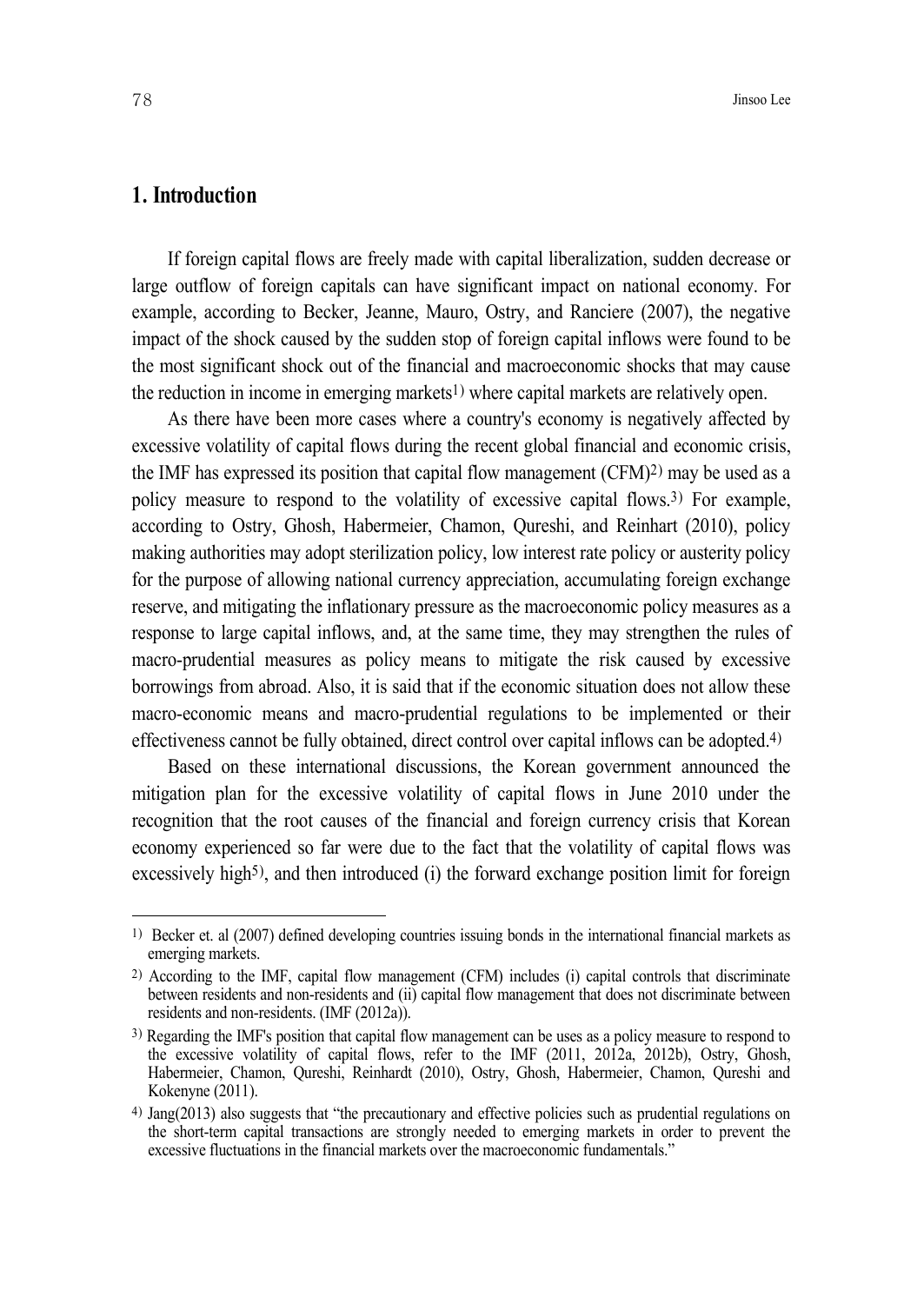exchange banks, (ii) the abolition of non-taxation on the interest income for foreign investment in bonds, and (iii) the bank levy for non-deposit foreign currency liabilities of foreign exchange banks.

This paper intends to investigate the effects of the introduction of these three systems and their implication on exchange rate policy. This paper is composed as follows. In Section 2, the background of the Korean government's introduction of the 'mitigation measures for excessive volatilities in capital flows' and the three measures introduced will be described. In Section 3, the effects of the introduction of these three systems will be analyzed. In Section 4, the implication on foreign exchange policy will be discussed.

## **2. Introduction of Three Capital Flow Management Measures by Korean Government**

Under the recognition that the root cause of the financial and currency crisis experienced by Korea's economy was due to excessively high volatility of capital flows, the Korean government announced the mitigation measures for excessive volatilities in capital flows in June 2010, and then introduced the cash flow management measures including (i) the forward exchange position limit fort foreign exchange banks, (ii) the abolition of non-taxation on the interest income for the foreign investment in bonds, and (iii) the imposition of bank levy on bank's non-deposit foreign currency liabilities.

The forward exchange position limit for foreign exchange banks was introduced for the purpose of reducing foreign borrowings, in particular, short-term borrowings by foreign exchange banks. The abolition of non-taxation on the interest income for the foreigners' investment in bonds was introduced for the purpose of mitigating the volatility in the foreign investment in securities by reducing the incentives for foreign investment in domestic bonds. The bank levy on the foreign exchange banks' non-deposit foreign currency liabilities was introduced for the purposes of reducing the scale of non-deposit foreign currency liabilities, prolonged maturities of debts, and increase in the foreign currency deposits. The content of these three measures will be described in detail as below.

## *2.1 Forward Exchange Position Limit for Foreign Exchange Banks*

The forward exchange position limit system for foreign exchange banks was

<sup>5)</sup> Press release dated June 13 2010 by the Ministry of Strategy and Finance, the Bank of Korea, and the Financial Supervisory Service.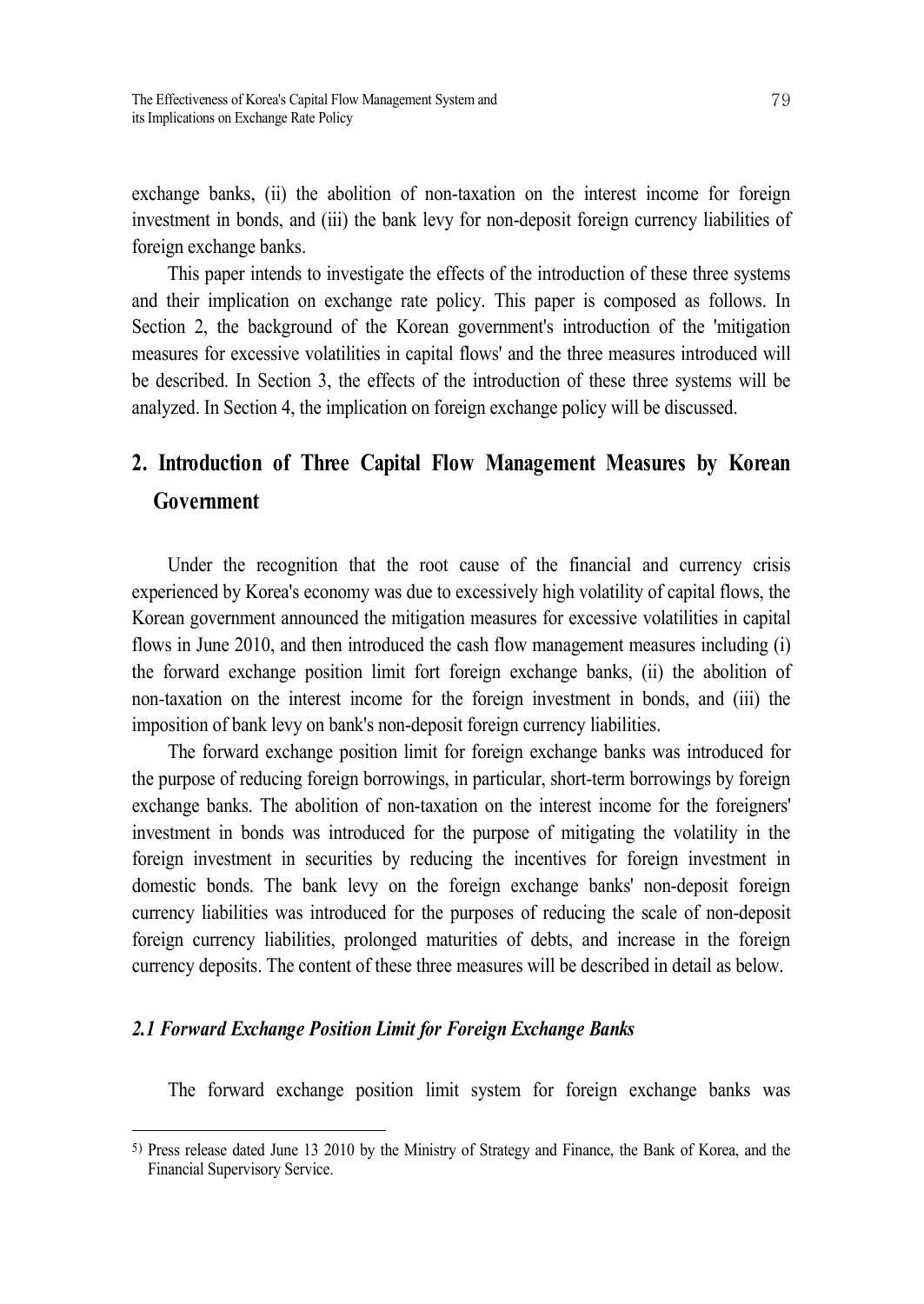introduced for the purpose of reducing the scale of foreign borrowings, in particular, short-term borrowings by foreign exchange banks.

Korean shipbuilders or asset management companies conduct forward contracts where they sell foreign currency and buy Korean Won in the future (maturities) in order to hedge the exchange rate risks for their foreign proceeds which will be received in the future. As counterparts to the forward contracts, foreign exchange banks buy the foreign currency and sell Korean Won at maturity. In order to hedge the exchange rate risks due to the forward contracts, foreign exchange banks may borrow foreign currency and enter into spot contracts to sell the same foreign currency and buy Korean Won. In this way, the overall foreign exchange position that includes both spot exchange position and forward exchange position of foreign exchange banks is balanced and foreign exchange banks can avoid the exchange rate risk as they repay the principal and interest of foreign currency they borrowed by using the foreign currency received at maturity.

However, the excessive short-term borrowings may act as a burden on entire national economy because the short-term loans may be repaid in a short period of time when national economy is under pressure. 6) Thus, the forward exchange limit for foreign exchange was introduced in October 2010. The forward exchange limit was set at 50% of the equity capital as of the end of the previous month for domestic banks and 250% for foreign banks' branches. These forward position limit decreased to 40% of the equity capital for domestic banks and 200% for foreign banks' branches in July 2011, and they further decreased to 30% of the equity capital for domestic banks and 150% for foreign banks' branches in January 2013.

#### *2.2 Taxation on Foreign Investment in Bonds*

In May 2009, as one of the measures to provide more foreign currency liquidity during the financial crisis, the Korean government introduced a system that waived the withholding of corporate tax and income tax for interest income gained from the non-residents' investment in the Korean government bonds and monetary stabilization bonds and did not impose tax on the capital gains. 7)

However, the Korean government has abolished this non-taxation measure in January

<sup>6)</sup> The Korean government estimated that approximately half of 195.3 billion US dollars which was the increase in the foreign debt between 2006 and 2007 was due to the purchases of forward exchange by domestic banks and the foreign banks' branches. Press release dated June 13 2010 by the Ministry of Strategy and Finance, the Bank of Korea and the Financial Supervisory Service.

<sup>7)</sup> Press release dated February 26, 2009 by the Ministry of Strategy and Finance, the Bank of Korea and the Financial Supervisory Service.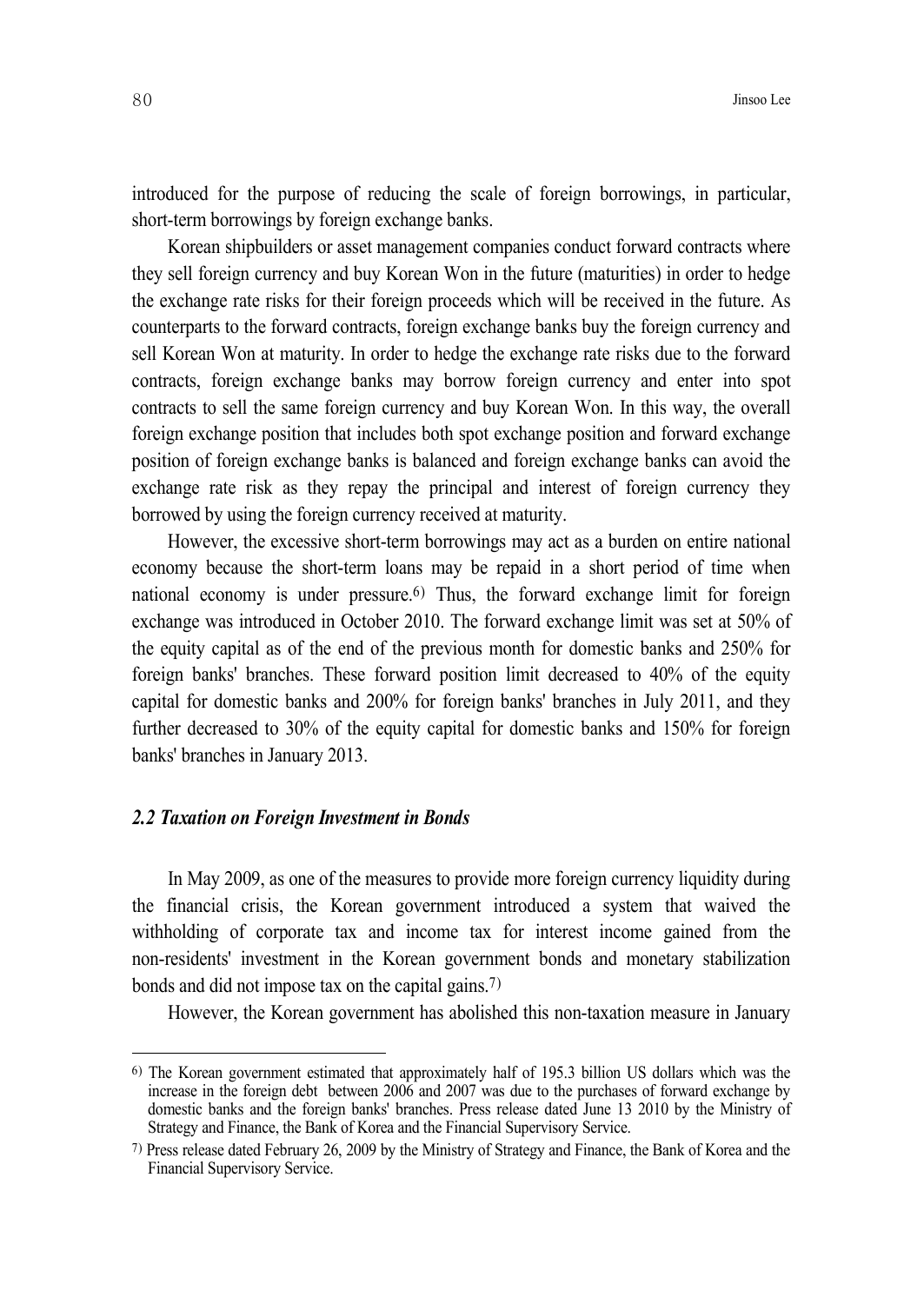2011 because of the possibility that Korean financial and foreign exchange markets are negatively affected when the non-residents' funds invested in bonds flow out within a short period time. Thus, the Korean government reintroduce taxes on foreign investment in the Korean government bonds and monetary stabilization bonds. The Korean government imposed the interest income tax (14%) and capital gains tax (20%) for foreign investors, the same as for domestic investors.

#### *2.3 Bank Levy on Non-deposit Foreign Currency Liabilities*

In August 2011, the Korean government introduced a bank levy system on the balance of the non-deposit foreign currency liabilities by foreign banks in order to reduce banks' foreign currency liabilities. 8) The rates for the bank levy on foreign currency liabilities were determined based on their maturities;  $0.2\%$  for the maturities shorter than one year.  $0.1\%$ for the maturities between one and three years, 0.05% for the maturities between three and five years, and 0.02% for the maturities over five years.

The decrease in non-deposit foreign currency liabilities and increase in foreign currency deposits were expected because the bank levy was imposed only on non-deposit foreign currency liabilities, and the maturities of non-deposit foreign currency liabilities were expected to be longer because lower rate was imposed for foreign currency liabilities with longer maturities.

## **3. The Effects of Introduction of Korea's Capital Flow Management System**

This section aims to analyze the effects of introduction of the three capital flow management systems recently adopted by the Korean government including (i) the forward exchange position limit for foreign exchange banks, (ii) the abolition of non-taxation on the interest income for foreign investment in bonds, and (iii) the bank levy on the non-deposit foreign currency liabilities of foreign exchange banks. In this section, I will review factors that determine the scale of capital flows and examine whether the capital flow management systems might have an effect on capital flows.

<sup>8)</sup> The Bank of Korea implements the bank levy for foreign currency prudential regulation on foreign currency liabilities from August 1, 2011, and has established triple response system for the management of capital flows volatility. Press release dated August 1, 2011.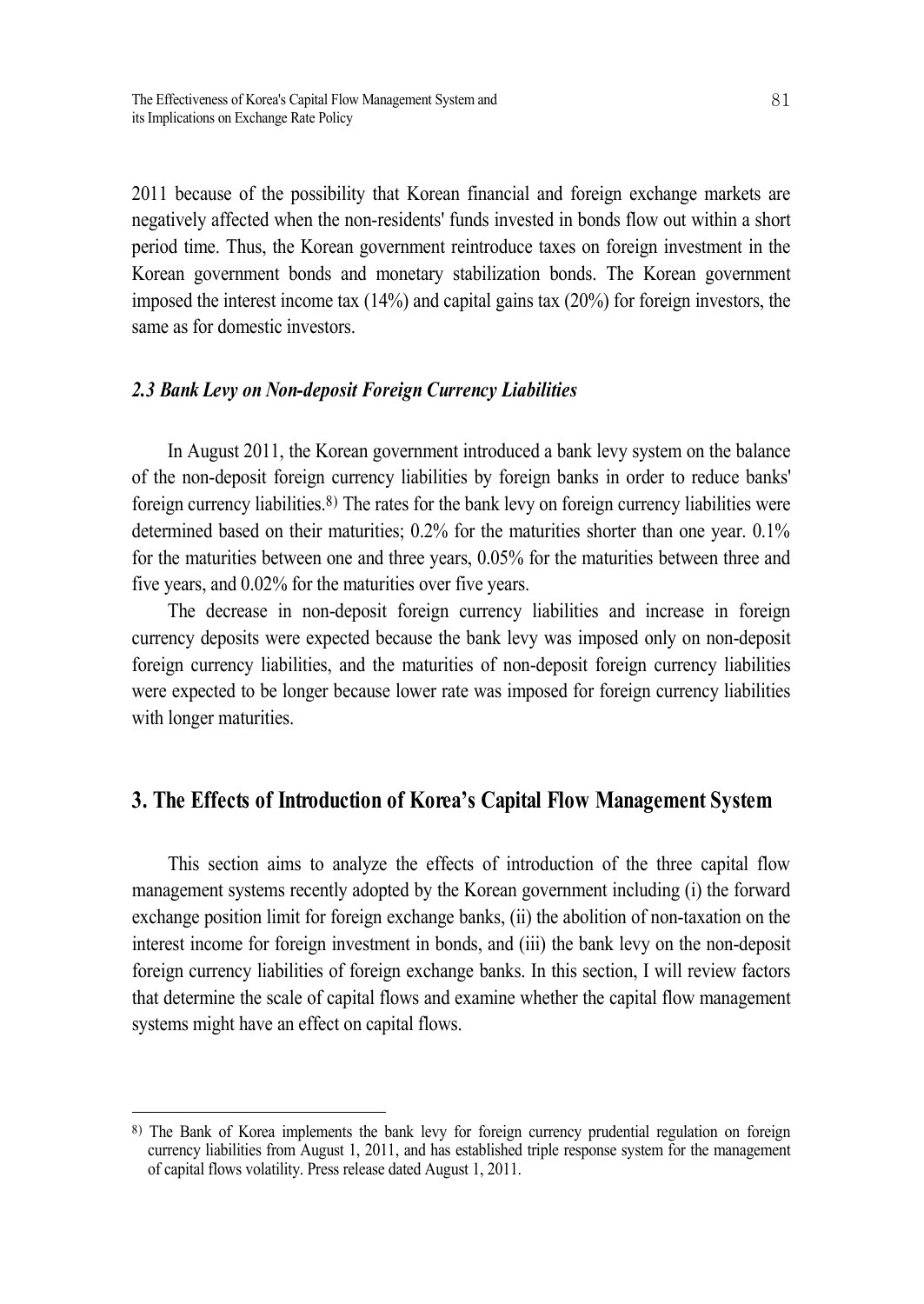#### *3.1 How to Measure Capital Flows*

In order to analyze the effects of the introduction of the capital flow management systems that were recently introduced, I examine whether there was increase or decrease in the balance of payments since the introduction of the systems.

In case of the forward exchange position limit for foreign exchange banks, I examine changes in (i) the borrowings by depository institutions and (ii) the borrowings by depository institutions and other institutions separately before and after October 2010 when the limit was introduced. In addition, I will study whether there was any change in (i) the short-term and long-term borrowings by depository institutions and other institutions.

In case of the abolition of non-taxation on the interest income for foreign investment in bonds, I investigate whether there was any change in foreign investment in debt securities and their composition between long-term and short-term securities before and after January 2011, when the taxation for foreign investment in bonds was reintroduced.

In case of the bank levy on the non-deposit foreign currency liabilities of foreign exchange banks, I examine whether there was any change in total borrowings, short-term and long-term borrowings, cash and deposits before and after August 2011, when the bank levy was introduced.

Each corresponding item in the monthly balance of payments is divided by monthly Korean GDP denominated in US dollar. The monthly Korean GDP is obtained by calculating the arithmetic mean of the quarterly GDP in tems of Korean Won and the monthly GDP denominated in Korean Won is divided by monthly average Korean Won/dollar exchange rate in order to have the monthly GDP denominated in US dollar. The data on the balance of payments and GDP are obtained from the Economic Statistics System of the Bank of Korea.

#### *3.2 Factors Related to Capital Flows*

The factors affecting a country's capital flows can be divided into (i) push factors acting from outside the country and (ii) pull factors acting in the country. The push factors determine the global liquidity conditions which are outside of control of the country, and the pull factors reflect investment opportunities for the country. 9)

For the push factors, Baba and Kokenyne (2011) used he US interest rate, the difference between the actual GDP of the US and its estimated GDP by the trend, which

<sup>9)</sup> Ghosh, Kim, Qureshi, and Zalduendo(2012)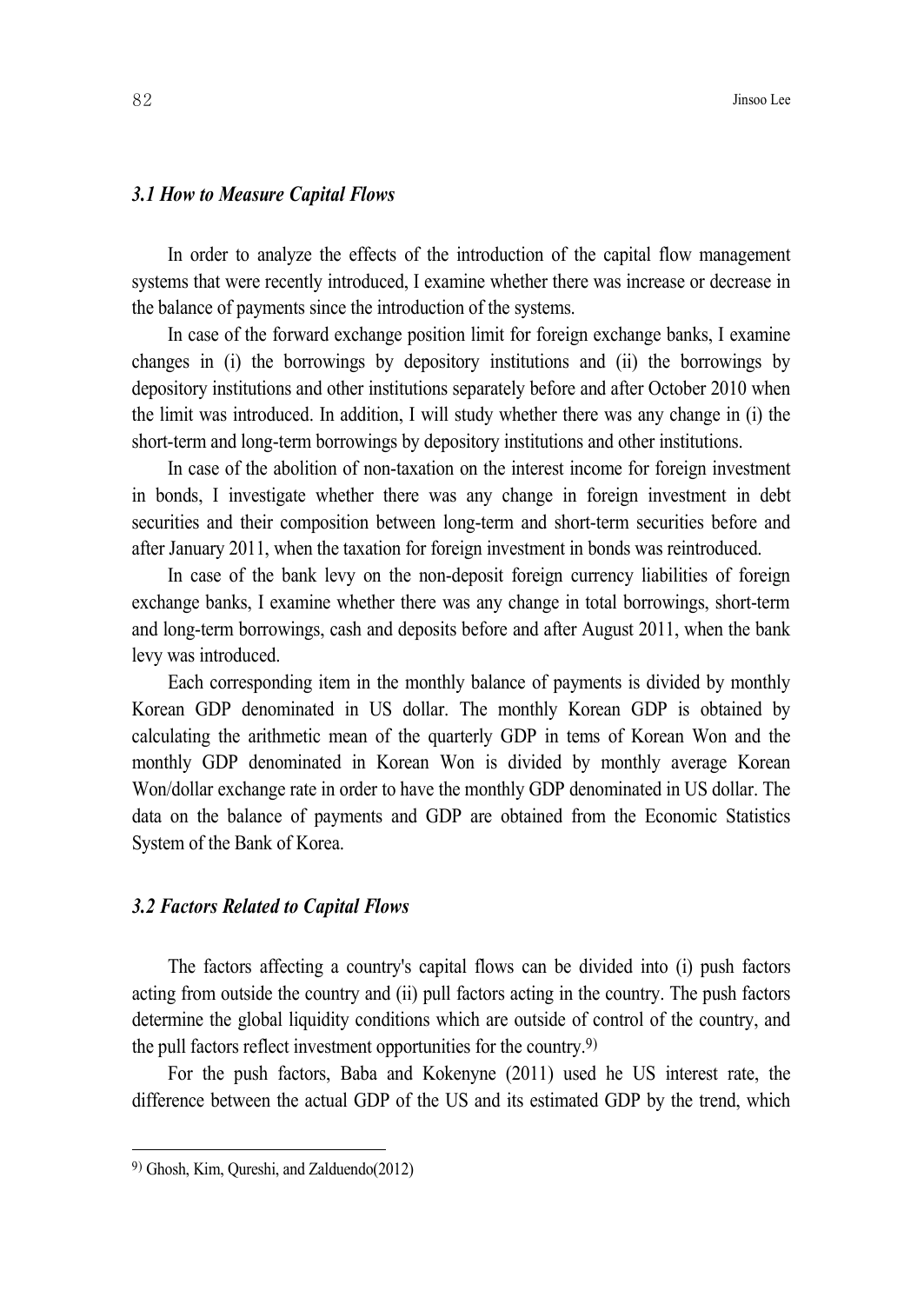represents the business cycle of the US economy, 10) and global spread of JP Morgant's emerging markets bond index (EMBI) or the volatility index (VIX) of the Chicago Board Options Exchange (CBOE) as indicator of global risk appetite. Ghosh, Kim, Qureshi, and Zalduendo (2012) used the US interest rate, VIX of the Chicago Board Options Exchange and index of international commodity price.

For pull factors, Baba and Kokenyne (2011) used domestic interest rate, the difference between the forward exchange rate with three-month maturities and spot exchange rate as indicator of thee expected change in exchange rate, the difference between the actual GDP of the country and its estimated GDP by the trend, which represents the business cycle of the country, the composite risk ratings of the International Country Risk Guide (ICRG) 11) as indicator of country risk, and the scale of current account deficit as indicator of required amount of borrowings from outside the country. Ghosh, Kim, Qureshi, and Zalduendo (2012) used domestic interest rate, the actual difference between the real effective exchange rate and its estimated one as a proxy for the overvaluation of the domestic currency, the proportion of developed countries with banks that have outstanding loans in the relevant country as indicator of the international financial connectedness of the country, and the current account deficit of the country.

This paper use the push factors acting from outside Korea and the pull factors acting from inside Korea as follows:

For the push factors, the US CD yields (90-day maturities), the difference between the US actual industrial production index and estimated industrial production index12) as indicator of the US business cycle, and the VIX of the CBOE as indicator of international investment risk. For the pull factors, the Korean CD yields (91-day maturities), the ratio computed as the difference between 3-month maturity won/dollar forward exchange rate and spot exchange rate against spot exchange rate as indicator of the expected change in exchange rate in the market, the difference between Korea's actual industrial production index and estimated industrial production index13) as indicator of the Korean business cycle, and the composite risk ratings of the ICRG as indicator of national risk.

The data are all monthly data. The VIX of the CBOE and three-month maturity won/dollar forward exchange rate are obtained from Datastream. The data on the composite

<sup>10)</sup> Baba and Kokenyne (2011) defined the positive (+) difference between actual GDP and estimated GDP as an economic boom.

<sup>11)</sup> The composite risk ratings of the ICRG is an index which assesses the political, economic, and financial risks of a country.

<sup>12)</sup> The estimated industrial production index of the US is computed by applying the Horick-Prescott filter to the actual industrial production index from January 2000 to July 2012. The smoothing factor is 14,400.

<sup>13)</sup> The estimated industrial production index of Korea is computed by applying the Horick-Prescott filter to the actual industrial production index from January 2000 to July 2012. The smoothing factor is 14,400.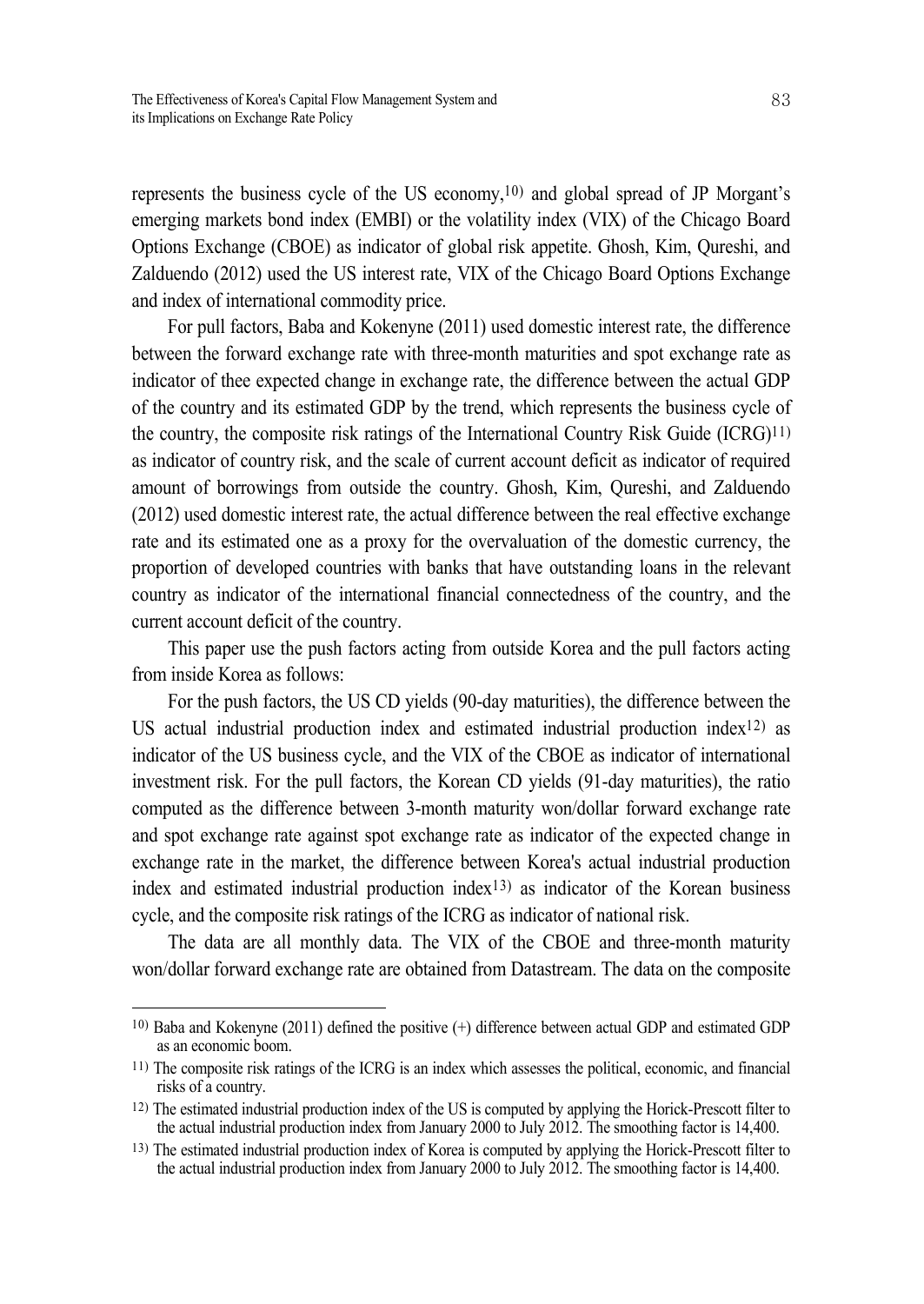risk ratings of the ICRG are from the PRS Group. Other data are from the Economic Statistics System of the Bank of Korea.

#### *3.3 Analysis of the Introduction Ef ects of Capital Flow Management System*

Since the records of the financial account transactions in the balance of payments for each of the subjects such as the general government, central bank, depository institutions, and other sectors have been recorded since January 2003, my analysis starts from January 2003 and ends in July 2012.

## *A. Ef ectiveness of the Introduction of Forward Exchange Position Limit System for Foreign Exchange Banks*

I examine the effects of the introduction of forward exchange position limit system on the capital inflows after controlling other factors that may affect capital inflows discussed earlier with a regression analysis where the dependent variable is the amount of the capital inflows into Korea due to borrowings between January 2003 and September 2010. For independent variables, the push and pull factors explained earlier and the period dummy variables representing the period from January 2010 to July 2012, when the forward exchange position limit system was introduced, are used. (<Table 1>) For the depository institutions and private sector, the coefficients of the period dummy variable are  $-0.81$  and  $-$ 0.77, respectively. However, neither of the coefficients are statistically significant. The results suggest that the introduction of forward exchange position limit system did not lead to the decrease in the borrowings by the depository institutions and private sector.

#### **Table 1.**

Results of the Regression Analysis for Borrowings (in percent of GDP) due to the Introduction of Forward Exchange Position Limit

|                    | Capital Inflows due to Borrowings                                |         |
|--------------------|------------------------------------------------------------------|---------|
| Dependent Variable | (in percent of GDP)<br>Depository Institutions<br>Private Sector |         |
|                    | 74 31**                                                          | 76.89** |
| Constant           | (3.45)                                                           | (3.57)  |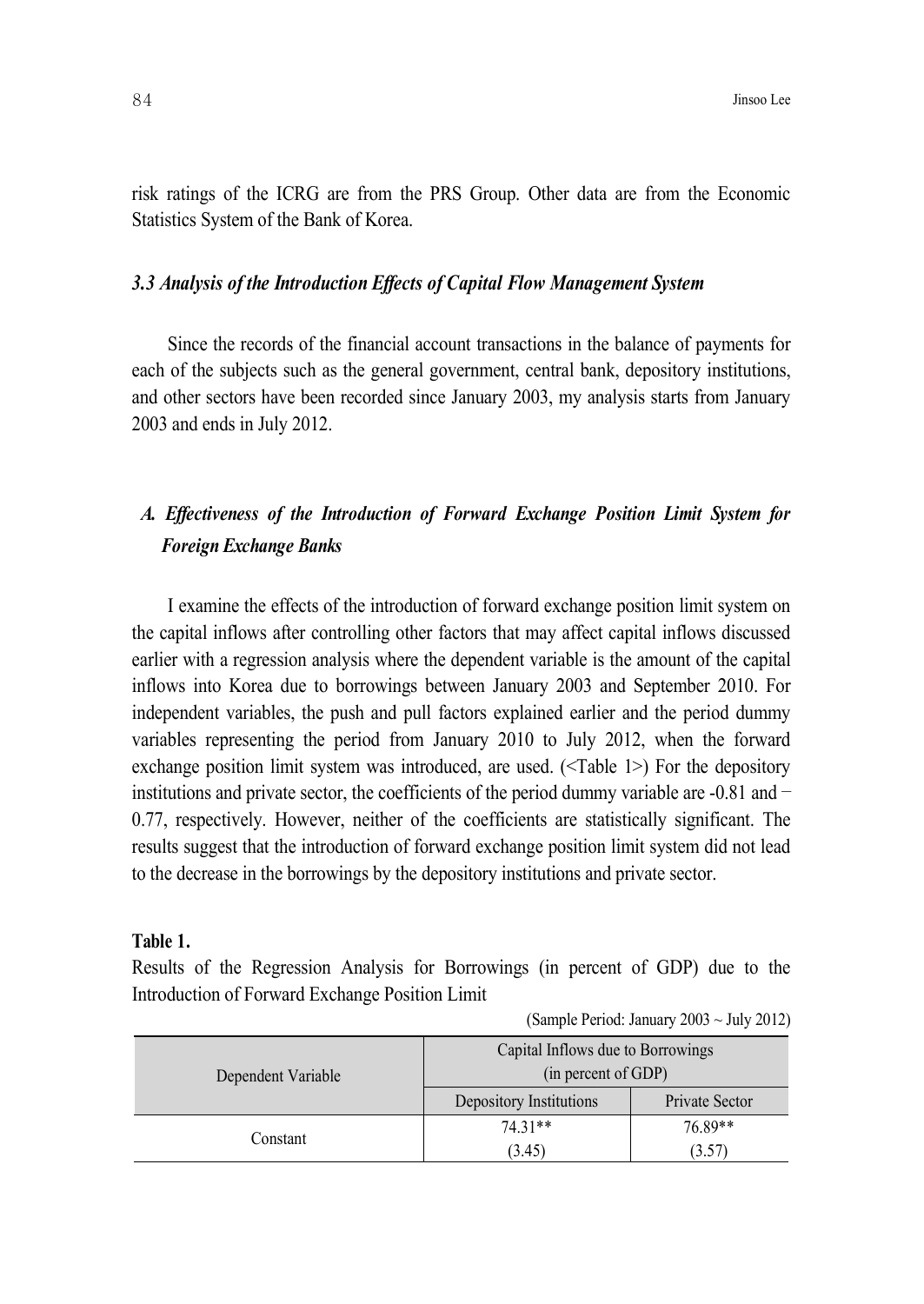| Dependent Variable              | Capital Inflows due to Borrowings<br>(in percent of GDP) |                |
|---------------------------------|----------------------------------------------------------|----------------|
|                                 | Depository Institutions                                  | Private Sector |
| Korea's CD rate                 | $-2.75*$                                                 | $-2.74*$       |
|                                 | $(-2.40)$                                                | $(-2.44)$      |
| The US CD rate                  | $2.84**$                                                 | $2.77**$       |
|                                 | (3.23)                                                   | (3.22)         |
| Forward exchange rate premium / | $8.52**$                                                 | $8.13**$       |
| spot exchange rate              | (3.25)                                                   | (3.20)         |
| Korea's business cycle          | $0.39*$                                                  | $0.40*$        |
| (industrial production index)   | (2.17)                                                   | (2.31)         |
| The US business cycle           | $-0.03$                                                  | 0.03           |
| (industrial production index)   | $(-0.05)$                                                | (0.06)         |
|                                 | $-0.87**$                                                | $-0.90**$      |
| Korea's country risk (ICRG)     | $(-3.25)$                                                | $(-3.35)$      |
| Balance on current account      | $-0.50*$                                                 | $-0.50*$       |
| (in percent of GDP)             | $(-2.40)$                                                | $(-2.45)$      |
| VIX of the CBOE                 | $-0.01$                                                  | 0.01           |
|                                 | $(-0.06)$                                                | (0.01)         |
| Period dummy variable           | $-0.81$                                                  | $-0.77$        |
| (October 2010 $\sim$ July 2012) | $(-0.48)$                                                | $(-0.46)$      |
| Sample size (N)                 | 115                                                      | 115            |
| F statistic                     | $5.30**$                                                 | $5.32**$       |
| $R^2$                           | 0.458                                                    | 0.453          |

2) The private sector is composed of depository institutions and other sectors.

3) Figures shown in brackets are the heteroscedasticity-robust t-statistics.

Next, I examine the effect of the introduction of forward exchange position limit system on the short-term borrowings by depository institutions and private sector. Table 2 reports the results of a regression analysis for the depository institutions and private sector to investigate the effects of the introduction of forward exchange position limit system on the short-term borrowings after controlling the push and pull factors that may affect the capital inflows. The coefficients of period dummy variables are -1.43 and -1.42, respectively, but neither of the coefficients are statistically significant. The results indicate that the introduction of forward exchange position limit system did not lead to the decrease in the short-term borrowings by the depository institutions and private sector.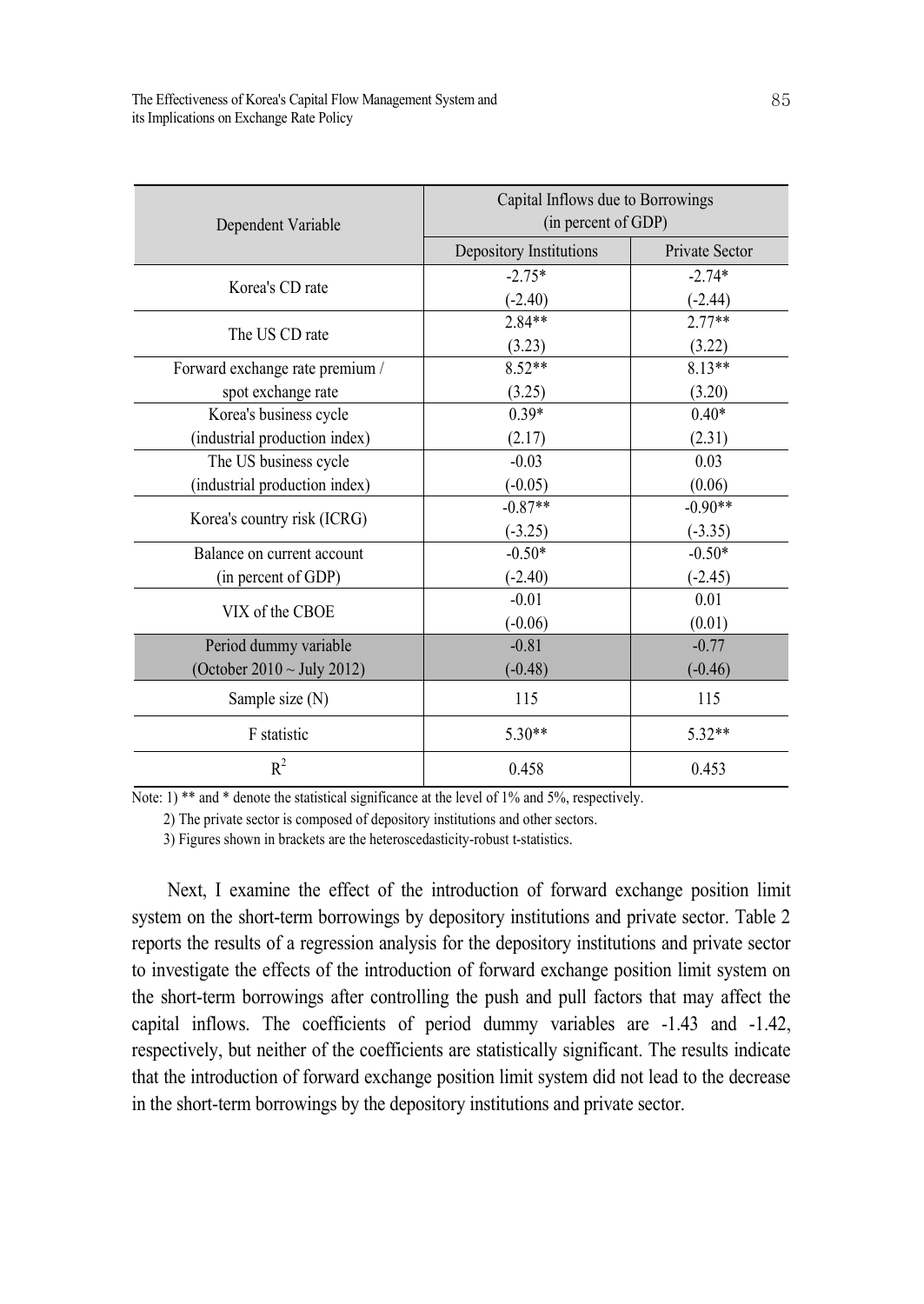## **Table 2.**

Results of the Regression Analysis for Short-term Borrowings (in percent of GDP) due to the Introduction of Forward Exchange Position Limit

(Sample Period: January 2003 ~ July 2012)

| Dependent Variable                   | Capital Inflows due to Short-term Borrowings<br>(in percent of GDP) |                |
|--------------------------------------|---------------------------------------------------------------------|----------------|
|                                      | Depository Institutions                                             | Private Sector |
|                                      | $60.53**$                                                           | 59.99**        |
| Constant                             | (2.97)                                                              | (2.95)         |
| Korea's CD rate                      | $-2.59*$                                                            | $-2.55*$       |
|                                      | $(-2.25)$                                                           | $(-2.22)$      |
| The US CD rate                       | $2.64**$                                                            | $2.57**$       |
|                                      | (2.96)                                                              | (2.91)         |
| Forward exchange rate premium / spot | 7.98**                                                              | $7.67**$       |
| exchange rate                        | (3.01)                                                              | (2.93)         |
| Korea's business cycle (industrial   | $0.35*$                                                             | $0.36*$        |
| production index)                    | (2.05)                                                              | (2.08)         |
| The US business cycle (industrial    | $-0.09$                                                             | $-0.10$        |
| production index)                    | $(-0.18)$                                                           | $(-0.19)$      |
|                                      | $-0.69**$                                                           | $-0.68**$      |
| Korea's country risk (ICRG)          | $(-2.69)$                                                           | $(-2.66)$      |
| Balance on current account           | $-0.50*$                                                            | $-0.52*$       |
| (in percent of GDP)                  | $(-2.50)$                                                           | $(-2.60)$      |
| VIX of the CBOE                      | $-0.05$                                                             | $-0.05$        |
|                                      | $(-0.39)$                                                           | $(-0.41)$      |
| Period dummy variable                | $-1.43$                                                             | $-1.42$        |
| (October 2010 $\sim$ July 2012)      | $(-0.86)$                                                           | $(-0.85)$      |
| Sample size (N)                      | 115                                                                 | 115            |
| F statistic                          | $5.78**$                                                            | $5.76**$       |
| $R^2$                                | 0.471                                                               | 0.466          |

Note: 1) \*\* and \* denote the statistical significance at the level of 1% and 5%, respectively.

2) The private sector is composed of depository institutions and other sectors.

3) Figures shown in brackets are the heteroscedasticity-robust t-statistics.

Finally, I examine the effect of the introduction of forward exchange position limit system on the short-term borrowings by depository institutions and private sector. Table 3 reports the results of a regression analysis for the depository institutions and private sector to investigate the effects of the introduction of forward exchange position limit system on the long-term borrowings after controlling the push and pull factors that may affect the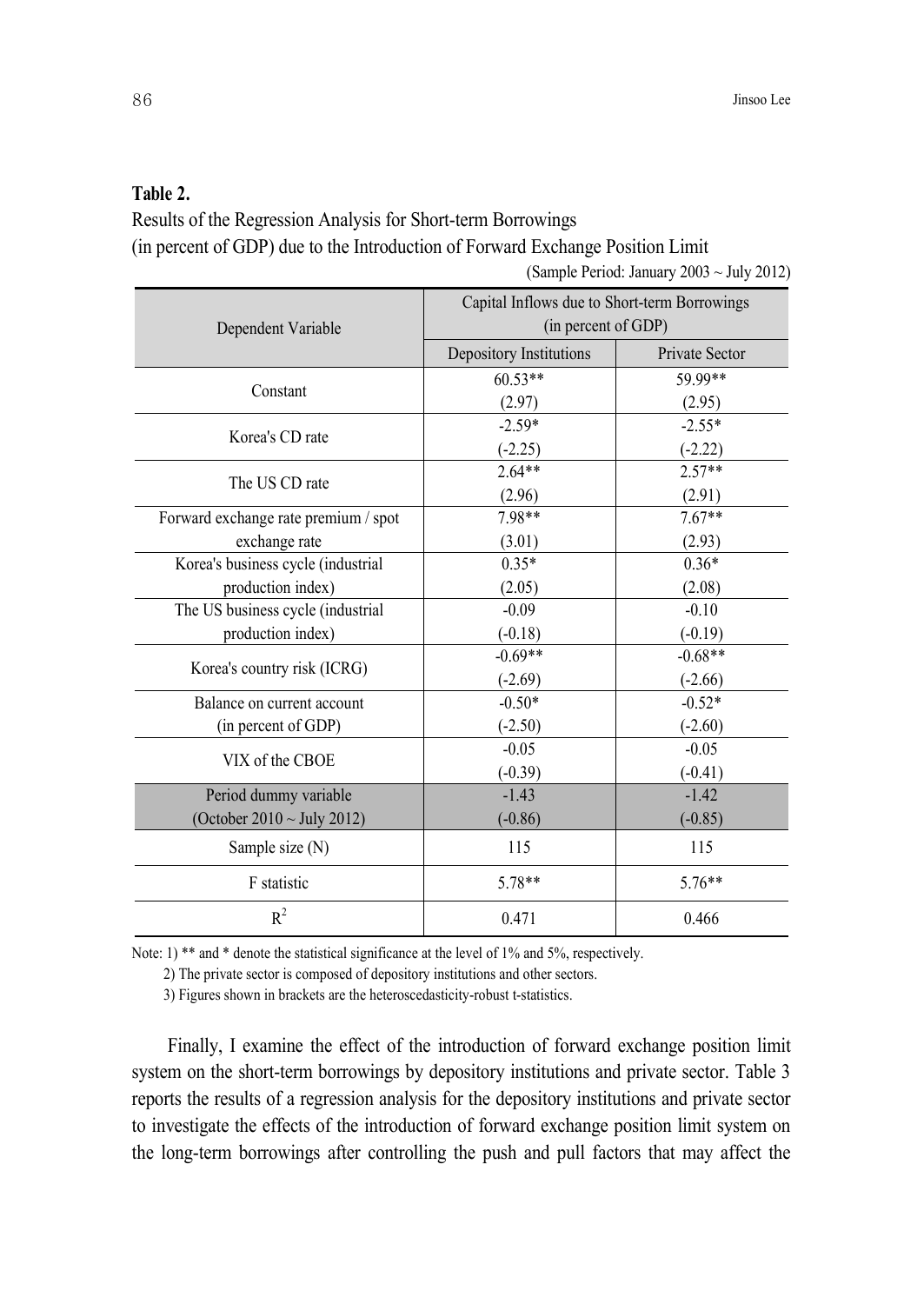capital inflows. The coefficients of period dummy variables are 0.62 and 0.65, respectively, and both coefficients are statistically significant at the level of 5%. Thus, the results indicate that the depository institutions and private sector rather increased long-term borrowings despite of the introduction of the forward exchange position limit. Such an increase in long-term borrowings may be a result of the foreign exchange prudential management for foreign exchange banks introduced by the Korean government at the same time with the introduction of the forward exchange position limit. 14)

## **Table 3.**

Results of the Regression Analysis for Long-term Borrowings (in percent of GDP) due to the Introduction of Forward Exchange Position Limit (Sample Period: January 2003 ~ July 2012)

| Dependent Variable                           | Capital Inflows due to Long-term Borrowings<br>(in percent of GDP) |                       |
|----------------------------------------------|--------------------------------------------------------------------|-----------------------|
|                                              | Depository Institutions                                            | <b>Private Sector</b> |
| Constant                                     | 13.78**                                                            | $16.90**$             |
|                                              | (4.15)                                                             | (4.55)                |
| Korea's CD rate                              | $-0.16$                                                            | $-0.19$               |
|                                              | $(-1.01)$                                                          | $(-1.13)$             |
| The US CD rate                               | 0.21                                                               | 0.19                  |
|                                              | (1.57)                                                             | (1.37)                |
| Forward exchange rate premium / spot         | 0.53                                                               | 0.46                  |
| exchange rate                                | (1.25)                                                             | (1.03)                |
| Korea's business cycle                       | 0.03                                                               | 0.05                  |
| (industrial production index)                | (1.54)                                                             | (1.89)                |
| The US business cycle (industrial production | 0.07                                                               | $0.13*$               |
| index)                                       | (1.06)                                                             | (2.12)                |
|                                              | $-0.18**$                                                          | $-0.22**$             |
| Korea's country risk (ICRG)                  | $(-4.26)$                                                          | $(-4.60)$             |
| Balance on current account                   | 0.01                                                               | 0.02                  |
| (in percent of GDP)                          | (0.13)                                                             | (0.74)                |
|                                              | 0.04                                                               | $0.05*$               |
| VIX of the CBOE                              | (1.97)                                                             | (2.43)                |

<sup>14)</sup> The Korean government raised the long-term funding ratio (the ratio of foreign currency loans with maturities exceeding one year and the foreign currency loans with maturities over one year) of domestic banks from 90% to more than 100%. Press release dated June 13 2010 by the Ministry of Strategy and Finance, the Bank of Korea, and the Financial Supervisory Service.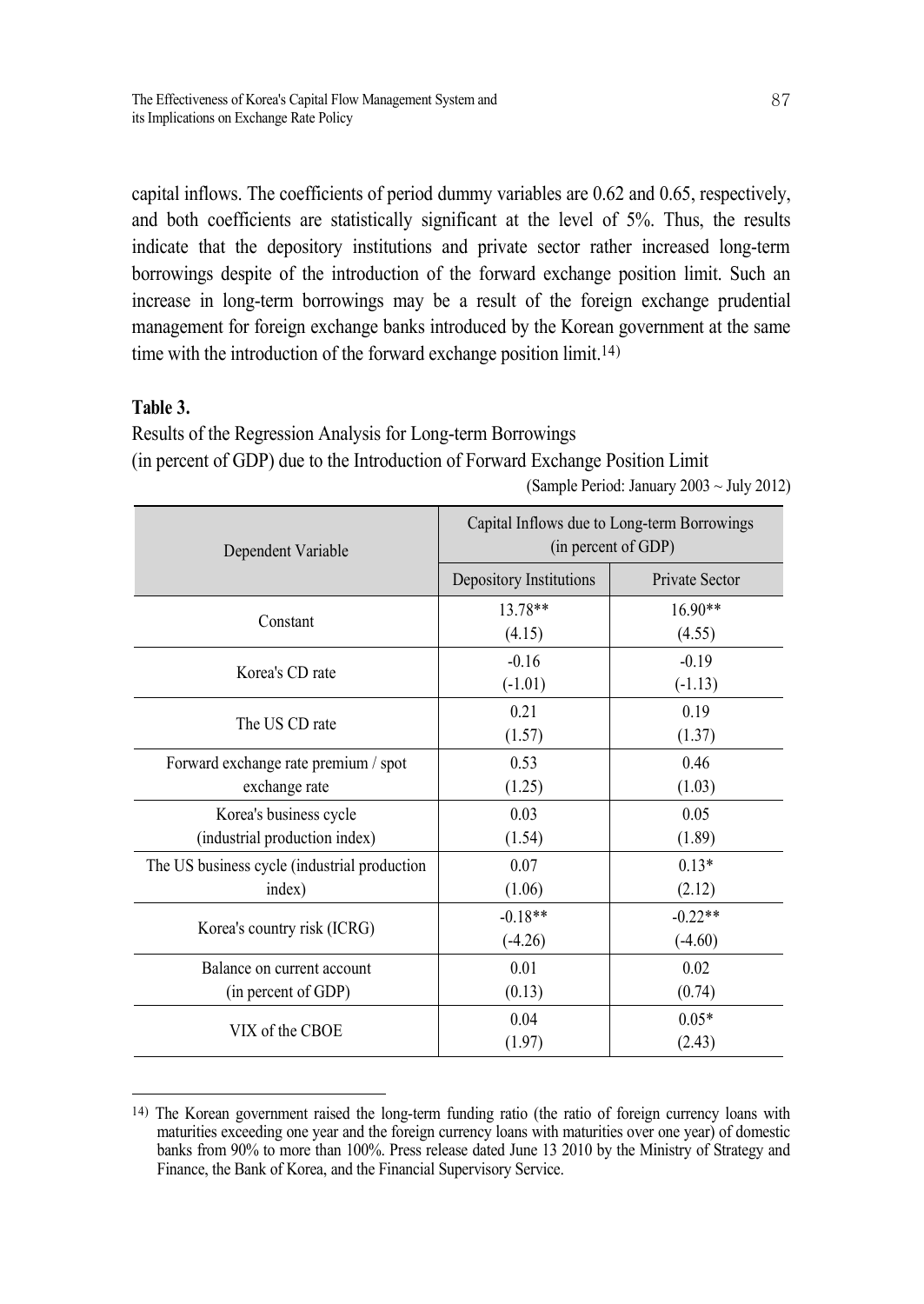| Dependent Variable                              | Capital Inflows due to Long-term Borrowings<br>(in percent of GDP) |                |
|-------------------------------------------------|--------------------------------------------------------------------|----------------|
|                                                 | Depository Institutions                                            | Private Sector |
| Period dummy variable (October $2010 \sim$ July | $0.62*$                                                            | $0.65*$        |
| 2012)                                           | (2.10)                                                             | (2.10)         |
| Sample size (N)                                 | 115                                                                | 115            |
| F statistic                                     | $3.69**$                                                           | $5.65**$       |
| $R^2$                                           | 0.298                                                              | 0.365          |

2) The private sector is composed of depository institutions and other sectors.

3) Figures shown in brackets are the heteroscedasticity-robust t-statistics.

#### *B. Ef ects of the Reintroduction of Taxation on Foreign Investment in Bonds*

I examine the capital inflows due to investment in bonds, investment in short-term bonds and investments in long-term bonds by non-residents especially for the period from May 2009 to December 2010 when the non-taxation on foreign investment in bonds was conducted and for the period from January 2011 to July 2012 when the taxation was reintroduced.

Table 4 reports the results of a regression analysis for the effects of the reintroduction of the taxation on foreign investment in bonds on the capital inflows due to non-residents' investment in bonds, long-term bonds and short-term-bonds. The coefficients of the period dummy variable for the period from January 2011 to July 2012 are -0.70, -0.14, and –0.56, respectively. However, neither of them are statistically significant. The results suggest that the reintroduction of the taxation on foreign investment in bonds did not lead to the decrease in the non-residents' investment in bonds.

#### **Table 4.**

Results of Regression Analysis of Foreign Investment in Bonds (in percent of GDP)

|                    | Capital Inflows due to Foreign Investment in Bonds |                 |                |
|--------------------|----------------------------------------------------|-----------------|----------------|
| Dependent Variable | (in percent of GDP)                                |                 |                |
|                    | Bond                                               | Short-term Bond | Long-term Bond |
|                    | 33.91                                              | 15.08*          | 18.83          |
| Constant           | (1.79)                                             | (2.18)          | (1.03)         |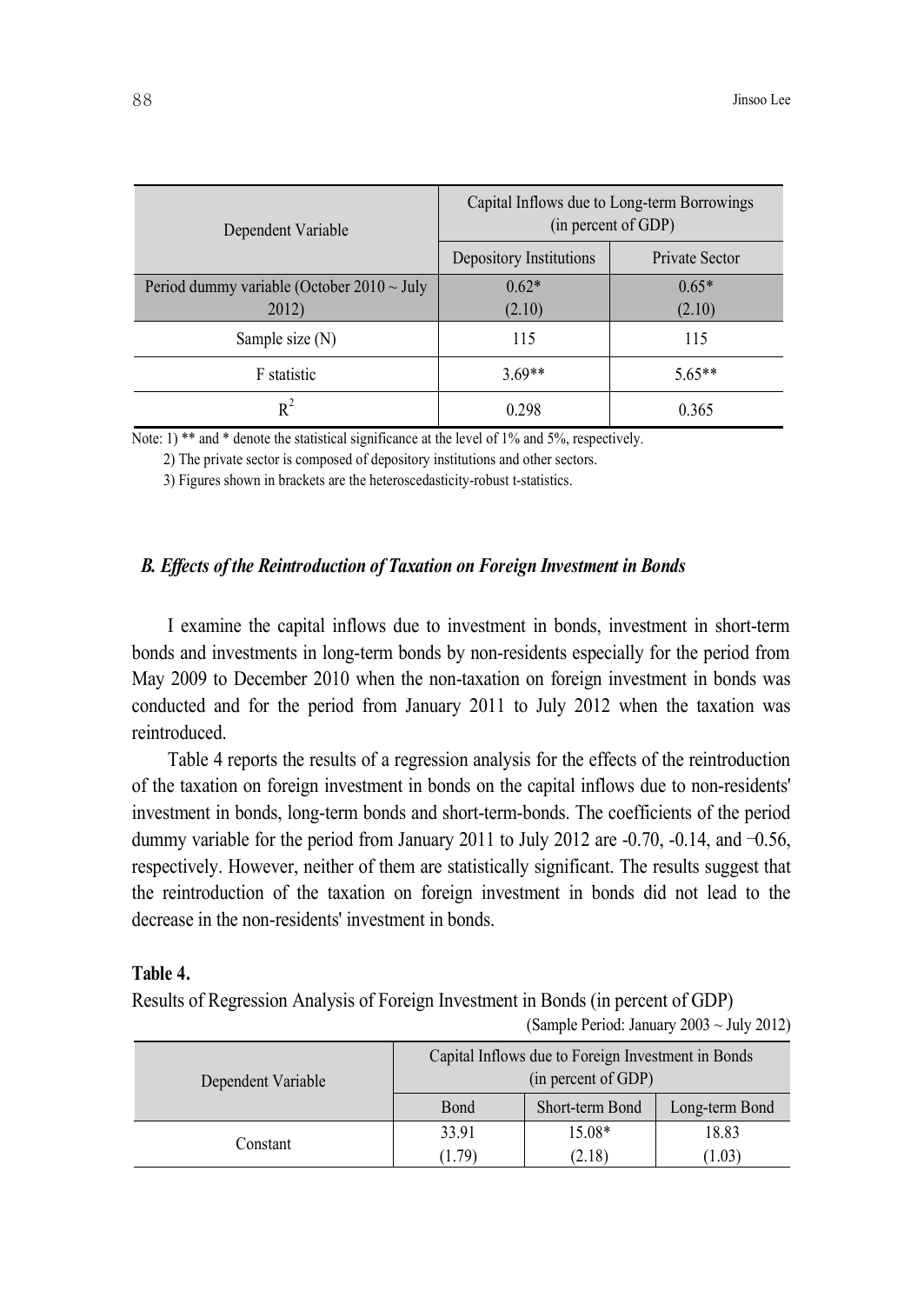|                                 | Capital Inflows due to Foreign Investment in Bonds |                 |                |
|---------------------------------|----------------------------------------------------|-----------------|----------------|
| Dependent Variable              | (in percent of GDP)                                |                 |                |
|                                 | Bond                                               | Short-term Bond | Long-term Bond |
|                                 | 0.15                                               | $-0.17$         | 0.32           |
| Korea's CD rate                 | (0.18)                                             | $(-0.54)$       | (0.46)         |
| The US CD rate                  | $-0.86$                                            | $-0.06$         | $-0.80$        |
|                                 | $(-1.43)$                                          | $(-0.22)$       | $(-1.68)$      |
| Forward exchange rate premium / | $-3.26$                                            | $-0.25$         | $-3.02*$       |
| spot exchange rate              | $(-1.57)$                                          | $(-0.25)$       | $(-2.02)$      |
| Korea's business cycle          | 0.05                                               | 0.01            | 0.04           |
| (industrial production index)   | (0.40)                                             | (0.25)          | (0.38)         |
| The US business cycle           | $0.69*$                                            | 0.18            | 0.51           |
| (industrial production index)   | (2.06)                                             | (1.56)          | (1.81)         |
| Korea's country risk (ICRG)     | $-0.35$                                            | $-0.18**$       | $-0.17$        |
|                                 | $(-1.52)$                                          | $(-2.15)$       | $(-0.77)$      |
| Balance on current account      | 0.13                                               | $-0.01$         | 0.14           |
| (in percent of GDP)             | (0.90)                                             | $(-0.16)$       | (1.07)         |
| VIX of the CBOE                 | $-0.12$                                            | 0.01            | $-0.12*$       |
|                                 | $(-1.80)$                                          | (0.05)          | $(-2.04)$      |
| Period dummy variable 1         | 0.54                                               | 0.61            | $-0.08$        |
| (January 2003 ~ April 2009)     | (0.26)                                             | (0.92)          | $(-0.04)$      |
| Period dummy variable 2         | $-0.70$                                            | $-0.14$         | $-0.56$        |
| (January 2011 ~ July 2012)      | $(-0.45)$                                          | $(-0.30)$       | $(-0.44)$      |
| Sample size (N)                 | 115                                                | 115             | 115            |
| F statistic                     | 1.75                                               | 0.82            | 1.80           |
| $R^2$                           | 0.189                                              | 0.073           | 0.187          |

2) Figures shown in brackets are the heteroscedasticity-robust t-statistics.

## *C. Ef ectiveness of the Introduction of the Bank Levy System as Foreign Currency Prudential Regulation*

Since the bank levy for foreign currency prudential regulation was imposed only on non-deposit foreign currency liabilities, the non-deposit foreign currency liabilities could decrease, and the deposits in foreign currency could increased. In addition, the maturities of non-deposit foreign currency liabilities could be prolonged as the levy rate was lower with longer maturities. For this reason, this paper examines whether there were decrease in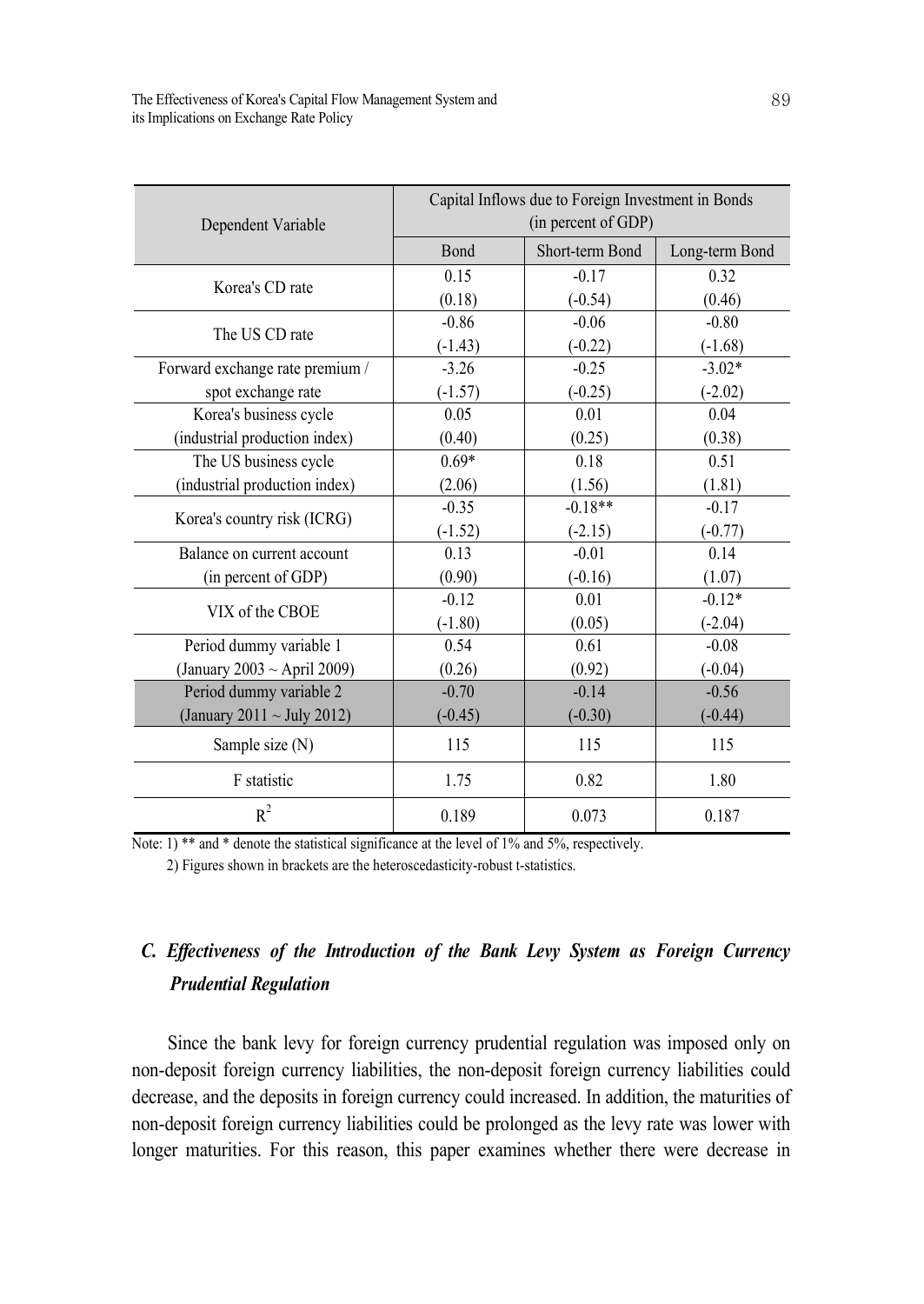borrowings, prolonged period of borrowings, and increase in cash and deposits of depository institutions in order to study the effects of the introduction of the bank levy system as foreign exchange prudential regulation.

In order to investigate the effects of the introduction of the bank levy system as foreign currency prudential regulation on the capital inflows, a regression analysis is conducted where each of the inflows due to the loans, short-term borrowings and long-term borrowings between January 2003 and September 2010 is used as the dependent variable. The main independent variable is the period dummy variable representing the period from August 2011 to July 2012, when the bank levy system was introduced . (<Table 5>, <Table  $6$  and  $\le$ Table  $7$ ) The results show that neither of the coefficients for the period dummy variable are statistically significant. All these results indicate that the introduction of the bank levy system did not lead to the decrease in borrowings from depository institutions or prolonged maturities of their liabilities.

#### **Table 5.**

Results of Regression Analysis of Borrowings by Depository Institutions (in percent of GDP) due to the Introduction of the Bank Levy System as Foreign Currency Prudential Regulation

| Dependent Variable                            | Capital Inflows due to the Borrowings by Depository<br>Institutions (in percent of GDP) |           |
|-----------------------------------------------|-----------------------------------------------------------------------------------------|-----------|
| Constant                                      | 70.74**                                                                                 | 72.97**   |
|                                               | (3.35)                                                                                  | (3.38)    |
|                                               | $-2.70*$                                                                                | $-2.74*$  |
| Korea's CD rate                               | $(-2.39)$                                                                               | $(-2.38)$ |
|                                               | $2.94**$                                                                                | $2.80**$  |
| The US CD rate                                | (3.47)                                                                                  | (3.07)    |
| Forward exchange rate premium / spot          | $8.51**$                                                                                | 8.32**    |
| exchange rate                                 | (3.16)                                                                                  | (3.03)    |
| Korea's business cycle (industrial production | $0.40*$                                                                                 | $0.39*$   |
| index)                                        | (2.32)                                                                                  | (2.20)    |
| The US business cycle (industrial             | $-0.17$                                                                                 | $-0.05$   |
| production index)                             | $(-0.38)$                                                                               | $(-0.09)$ |
|                                               | $-0.83**$                                                                               | $-0.85**$ |
| Korea's country risk (ICRG)                   | $(-3.06)$                                                                               | $(-3.14)$ |
| Balance on current account (in percent of     | $-0.51*$                                                                                | $-0.51*$  |
| GDP)                                          | $(-2.39)$                                                                               | $(-2.39)$ |
| VIX of the CBOE                               | $-0.01$                                                                                 | $-0.01$   |
|                                               | $(-0.09)$                                                                               | $(-0.11)$ |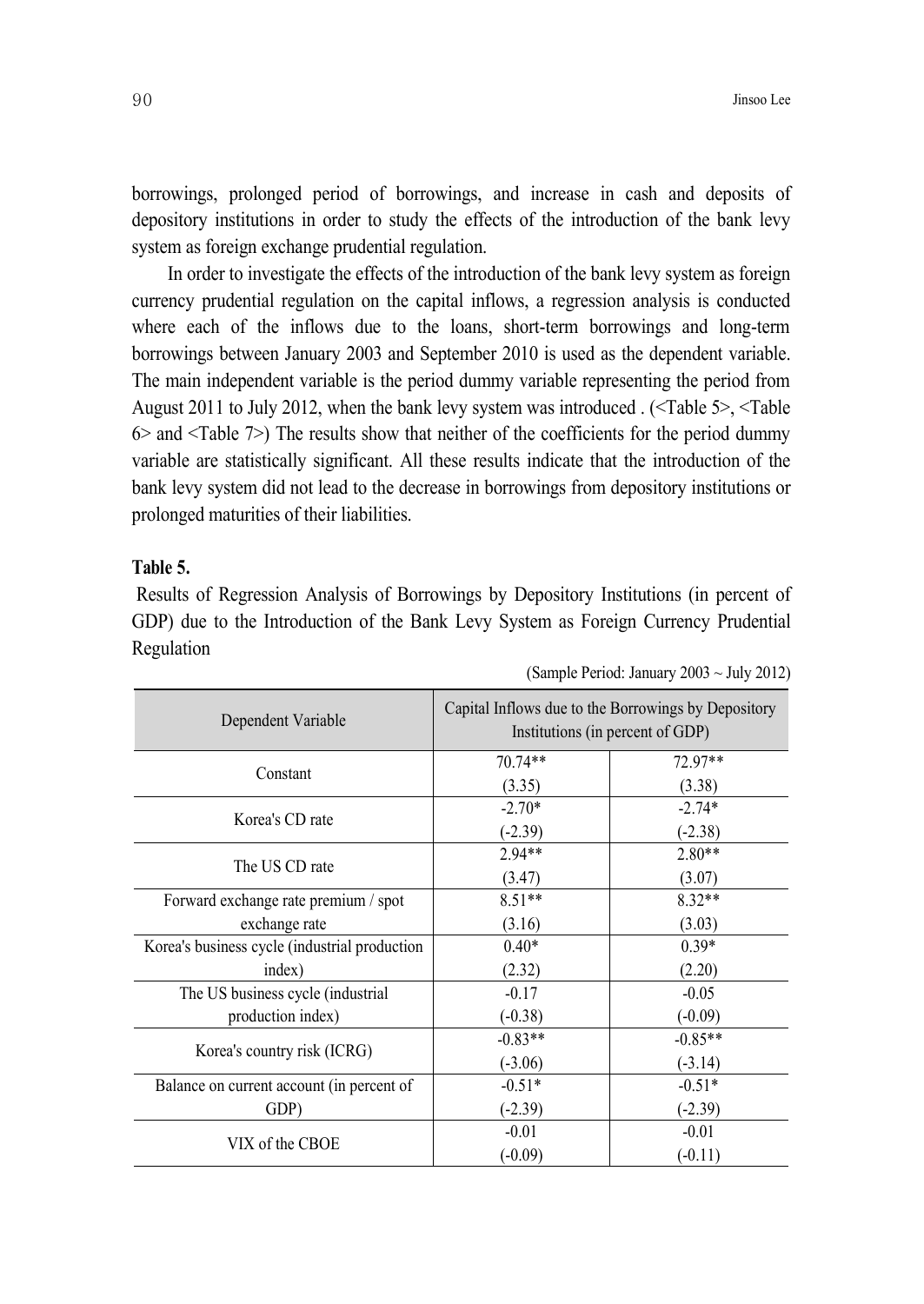| Dependent Variable                           | Capital Inflows due to the Borrowings by Depository<br>Institutions (in percent of GDP) |           |
|----------------------------------------------|-----------------------------------------------------------------------------------------|-----------|
| Period dummy variable 1 (October 2010 $\sim$ |                                                                                         | $-1.11$   |
| July 2012)                                   |                                                                                         | $(-0.56)$ |
| Period dummy variable 2 (August 2011 $\sim$  | $-0.02$                                                                                 | 0.63      |
| <b>July 2012)</b>                            | $(-0.02)$                                                                               | (0.34)    |
| Sample size (N)                              | 115                                                                                     | 115       |
| F statistic                                  | $5.26**$                                                                                | $4.76**$  |
| $R^2$                                        | 0.457                                                                                   | 0.458     |

2) Figures shown in brackets are the heteroscedasticity-robust t-statistics.

#### **Table 6.**

Results of Regression Analysis of Short-term Borrowings by Depository Institutions (in percent of GDP) due to the Introduction of the Bank Levy System as Foreign Currency Prudential Regulation

| Dependent Variable                            | Capital Inflows due to the Short-term Borrowings by<br>Depository Institutions (in percent of GDP) |           |
|-----------------------------------------------|----------------------------------------------------------------------------------------------------|-----------|
| Constant                                      | 54.62**                                                                                            | 58.42**   |
|                                               | (2.64)                                                                                             | (2.83)    |
| Korea's CD rate                               | $-2.51*$                                                                                           | $-2.58*$  |
|                                               | $(-2.21)$                                                                                          | $(-2.22)$ |
|                                               | $2.81**$                                                                                           | $2.57**$  |
| The US CD rate                                | (3.26)                                                                                             | (2.79)    |
| Forward exchange rate premium / spot          | 7.99**                                                                                             | $7.67**$  |
| exchange rate                                 | (2.93)                                                                                             | (2.76)    |
| Korea's business cycle (industrial production | $0.38*$                                                                                            | $0.37*$   |
| index)                                        | (2.23)                                                                                             | (2.09)    |
| The US business cycle (industrial production  | $-0.33$                                                                                            | $-0.13$   |
| index)                                        | $(-0.74)$                                                                                          | $(-0.25)$ |
|                                               | $-0.62**$                                                                                          | $-0.65*$  |
| Korea's country risk (ICRG)                   | $(-2.34)$                                                                                          | $(-2.51)$ |
| Balance on current account (in percent of     | $-0.51*$                                                                                           | $-0.51*$  |
| GDP)                                          | $(-2.50)$                                                                                          | $(-2.52)$ |
|                                               | $-0.05$                                                                                            | $-0.06$   |
| VIX of the CBOE                               | $(-0.41)$                                                                                          | $(-0.45)$ |
| Period dummy variable 1 (October 2010 $\sim$  |                                                                                                    | $-1.90$   |
| July 2012)                                    |                                                                                                    | $(-0.98)$ |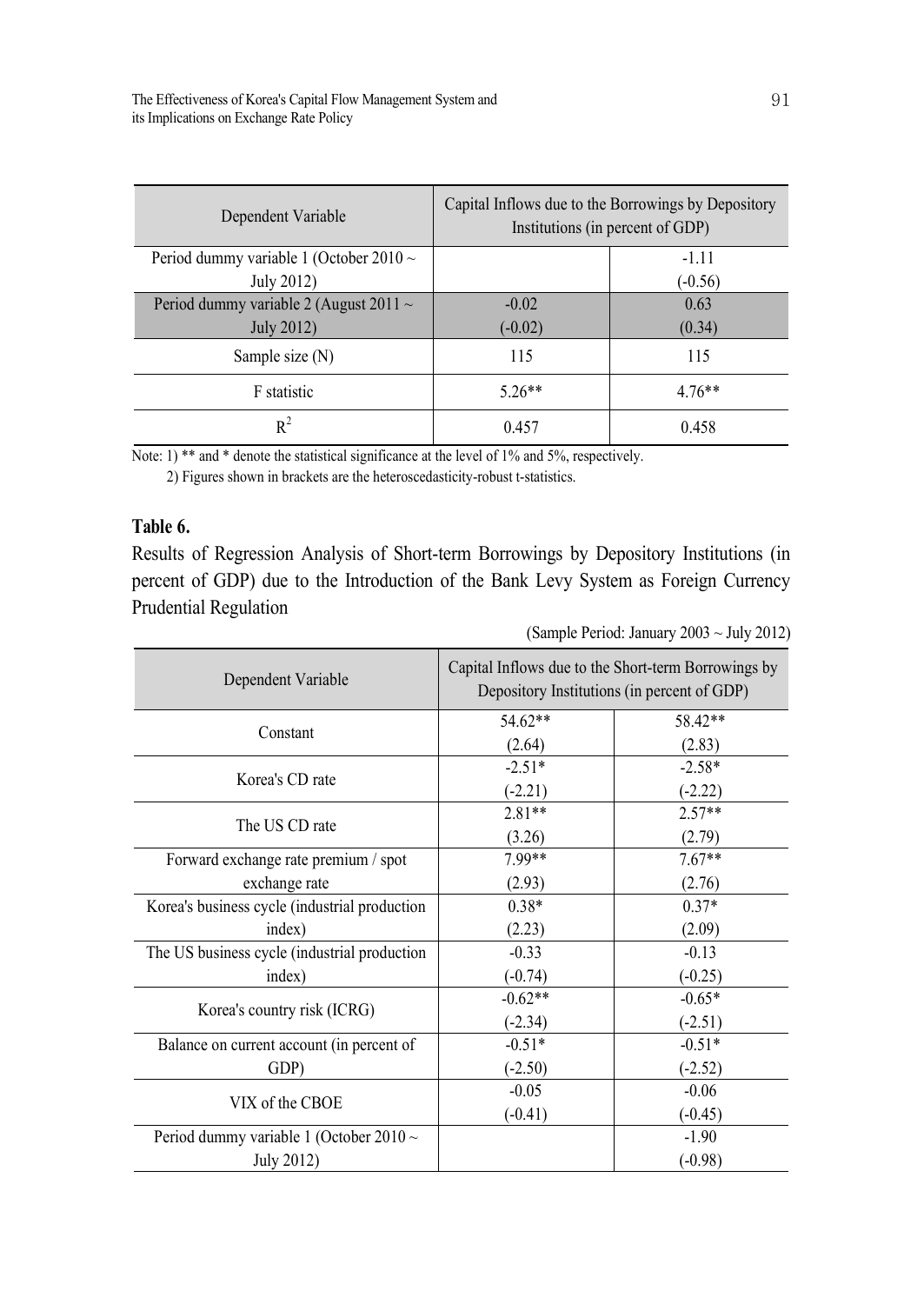| Dependent Variable                          | Capital Inflows due to the Short-term Borrowings by<br>Depository Institutions (in percent of GDP) |          |
|---------------------------------------------|----------------------------------------------------------------------------------------------------|----------|
| Period dummy variable 2 (August 2011 $\sim$ | $-0.13$                                                                                            | 0.98     |
| July 2012)                                  | $(-0.08)$                                                                                          | (0.53)   |
| Sample size (N)                             | 115                                                                                                | 115      |
| F statistic                                 | $575**$                                                                                            | $5.22**$ |
| $R^2$                                       | 0.467                                                                                              | 0.472    |

2) Figures shown in brackets are the heteroscedasticity-robust t-statistics.

## **Table 7.**

Results of Regression Analysis of Long-term Borrowings by Depository Institutions (in percent of GDP) due to the Introduction of the Bank Levy System as Foreign Currency Prudential Regulation

| (Sample Period: January 2003 ~ July 2012) |  |
|-------------------------------------------|--|
|-------------------------------------------|--|

| Dependent Variable                            | Capital Inflows due to the Long-term Borrowings by<br>Depository Institutions (in percent of GDP) |           |
|-----------------------------------------------|---------------------------------------------------------------------------------------------------|-----------|
| Constant                                      | $16.12**$                                                                                         | 14.54**   |
|                                               | (4.31)                                                                                            | (4.27)    |
| Korea's CD rate                               | $-0.19$                                                                                           | $-0.16$   |
|                                               | $(-1.25)$                                                                                         | $(-1.05)$ |
| The US CD rate                                | 0.14                                                                                              | 0.23      |
|                                               | (1.06)                                                                                            | (1.82)    |
| Forward exchange rate premium / spot          | 0.51                                                                                              | 0.65      |
| exchange rate                                 | (1.25)                                                                                            | (1.62)    |
| Korea's business cycle (industrial production | 0.02                                                                                              | 0.03      |
| index)                                        | (0.98)                                                                                            | (1.27)    |
| The US business cycle (industrial production  | $0.16**$                                                                                          | 0.08      |
| index)                                        | (2.68)                                                                                            | (1.32)    |
| Korea's country risk (ICRG)                   | $-0.20**$                                                                                         | $-0.19**$ |
|                                               | $(-4.32)$                                                                                         | $(-4.42)$ |
| Balance on current account (in percent of     | 0.01                                                                                              | 0.01      |
| GDP)                                          | (0.30)                                                                                            | (0.33)    |
| VIX of the CBOE                               | $0.04*$                                                                                           | $0.04*$   |
|                                               | (2.18)                                                                                            | (2.26)    |
| Period dummy variable 1 (October 2010 $\sim$  |                                                                                                   | $0.79*$   |
| July 2012)                                    |                                                                                                   | (2.30)    |
| Period dummy variable 2 (August 2011 ~        | 0.10                                                                                              | $-0.35$   |
| <b>July 2012)</b>                             | (0.27)                                                                                            | $(-0.79)$ |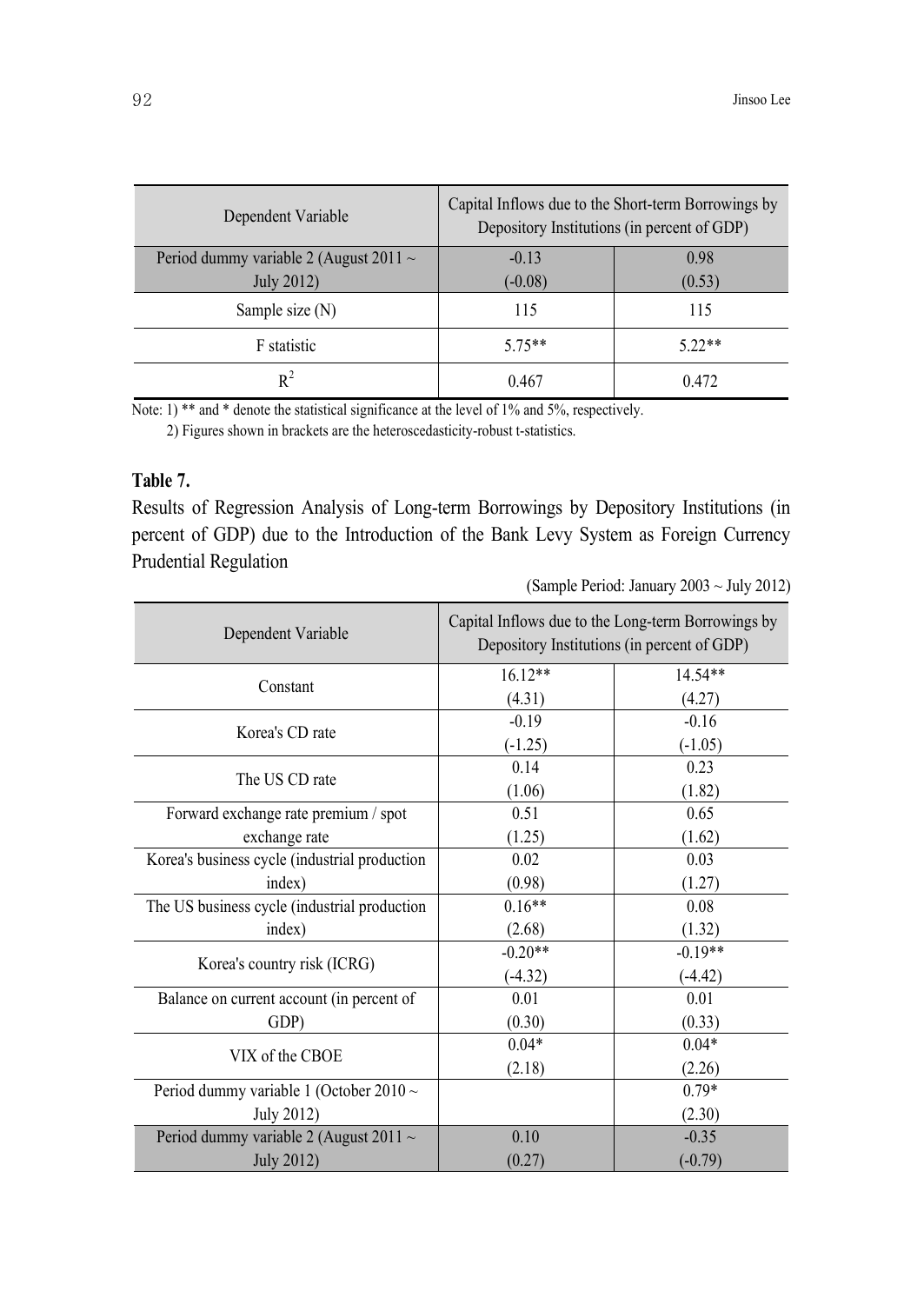| Dependent Variable | Capital Inflows due to the Long-term Borrowings by<br>Depository Institutions (in percent of GDP) |          |
|--------------------|---------------------------------------------------------------------------------------------------|----------|
| Sample size $(N)$  | 115                                                                                               | 115      |
| F statistic        | $3.45**$                                                                                          | $3.66**$ |
| $R^2$              | 0.263                                                                                             | 0.305    |

2) Figures shown in brackets are the heteroscedasticity-robust t-statistics.

Finally, this paper examines whether there was an increase in cash and deposits of the depository institutions after the introduction of the bank levy system. The result of a regression analysis shows that the coefficient of period dummy variables is not statistically significant (<Table 13>). This result suggests that the introduction of the bank levy system did not lead to the increase in cash and deposits by depository institutions

## **Table 8.**

Results of Regression Analysis of Depository Institutions' Cash & Deposits (in percent of GDP) due to the Introduction of the Bank Levy System as Foreign Currency Prudential Regulation

| Dependent Variable                             | Capital Inflows due to Cash & Deposits of<br>Depository Institutions (in percent of GDP) |
|------------------------------------------------|------------------------------------------------------------------------------------------|
| Constant                                       | 0.71                                                                                     |
|                                                | (0.12)                                                                                   |
| Korea's CD rate                                | 0.08                                                                                     |
|                                                | (0.30)                                                                                   |
| The US CD rate                                 | $-0.03$                                                                                  |
|                                                | $(-0.13)$                                                                                |
| Forward exchange rate premium / spot exchange  | 0.04                                                                                     |
| rate                                           | (0.06)                                                                                   |
| Korea's business cycle (industrial production  | $-0.04$                                                                                  |
| index)                                         | $(-1.02)$                                                                                |
| The US business cycle (industrial production   | 0.09                                                                                     |
| index)                                         | (1.13)                                                                                   |
| Korea's country risk (ICRG)                    | $-0.01$                                                                                  |
|                                                | $(-0.19)$                                                                                |
| Balance on current account (in percent of GDP) | 0.01                                                                                     |
|                                                | (0.20)                                                                                   |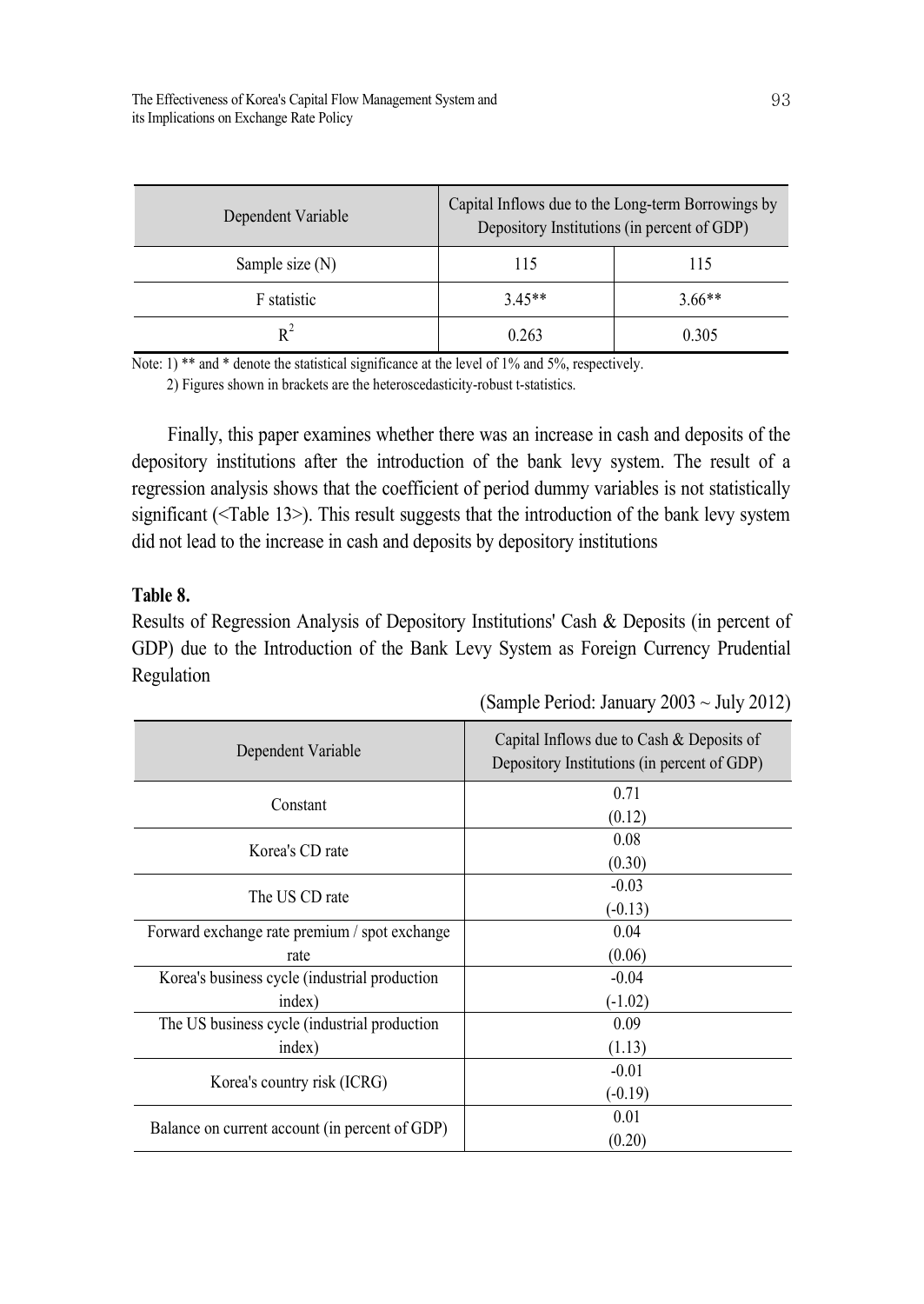| Dependent Variable                                      | Capital Inflows due to Cash & Deposits of<br>Depository Institutions (in percent of GDP) |
|---------------------------------------------------------|------------------------------------------------------------------------------------------|
| VIX of the CBOE                                         | 0.01<br>(0.56)                                                                           |
| Period dummy variable (August 2011 $\sim$ July<br>2012) | 0.30<br>(0.43)                                                                           |
| Sample size (N)                                         | 115                                                                                      |
| F statistic                                             | 0.61                                                                                     |
| $R^2$                                                   | 0.047                                                                                    |

2) Figures shown in brackets are the heteroscedasticity-robust t-statistics.

## **4. Implications on Foreign Exchange Policy**

Foreign Exchange Rate is determined in foreign exchange market by the demand and supply of foreign exchange. Since the capital flow management system directly intends to manage the amount of foreign exchange in the market, the system has an indirect effect on foreign exchange rate. Given the stable demand of foreign exchange, the excessive volatility of the supply of foreign exchange will result in excessive volatility of foreign exchange rate. Also, if the supply of foreign exchange is successfully reduced by the system, foreign exchange rate will tend to go up.

As shown in the previous section, the capital flow management system, which was recently introduced by the Korean government, was not effective in managing the amount of foreign exchange as intended. The ineffectiveness of the capital flow management system implies that the system might not be effective in reducing the excessive volatility of foreign exchange rate. Also, the failure to reduce the capital inflows into the foreign exchange market suggests that the foreign exchange rate might not go up.

As the first check of these conjectures, I computed the standard deviation of daily exchange rate between the Korean Won and the US dollar for the two sub-periods: (i) January 2003 to September 2010 and (ii) October 2010 to July 2012. The standard deviations for the first sub-period is 132.2 Won/US dollar, which is much smaller than that of the second sub-period (31.7 Won/US dollar). I also computed the average exchange rate of the two subperiods. The avearge exchange rate of the first sub-period is 1,098.3 Won/US dollar, which is a little lower than that of the second sub-period (1,122,3 Won/US dollar). Although the exchange rate for the second sub-period is higher than that of the first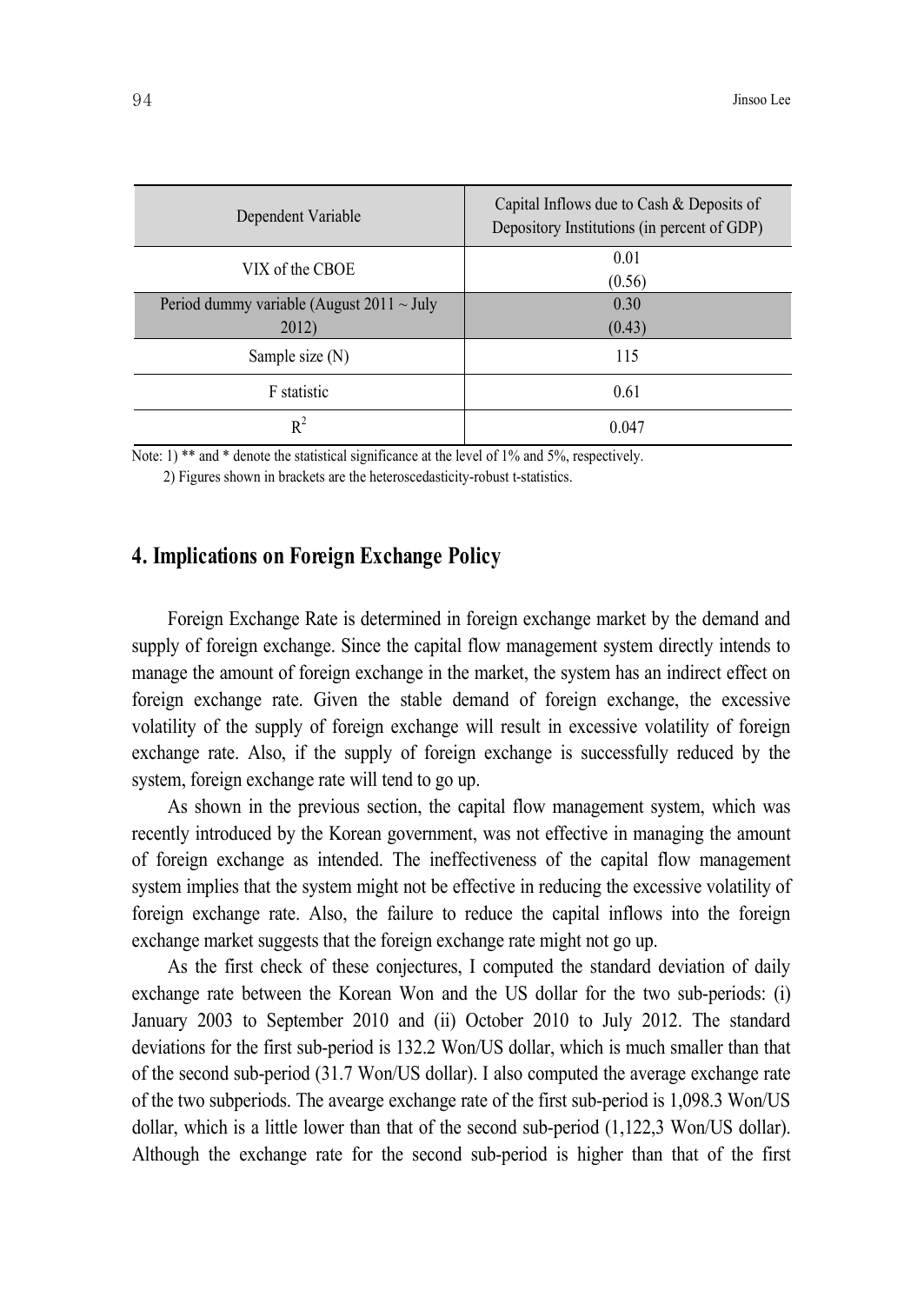sub-period which is consistent with the conjecture, the volatility of the second period is much smaller than that of the first sub-period, which is not consistent with the conjecture. This inconsistency may arise because the demand of foreign exchange might be also volatile over these two sub-periods. This issue requires further study in the future.

## **5. Conclusions**

This paper analyzes the effects of the capital flow management systems recently introduced by the Korean government including (i) the forward exchange position limit for foreign exchange banks, (ii) the abolition of non-taxation on the interest income for foreign investment in bonds, and (iii) the bank levy on the bank's non-deposit foreign currency liabilities as foreign currency prudential regulation .

The forward exchange limit system for foreign exchange banks was introduced in October 2010. The forward exchange limit was set at 50% of the equity capital as of the end of the previous month for domestic banks and 250% for foreign banks' branches. The forward exchange position limit system for foreign exchange banks was introduced for the purpose of reducing the amount of borrowings, in particular, short-term borrowings by foreign exchange banks. However, the introduction of the forward exchange limit system did not lead to the decrease in borrowings and short-term borrowings by foreign exchange banks. The long-term borrowings by the depository institutions and private sector rather increased after the introduction of the forward exchange position limit.

The tax on the interest income for the foreign investment in bonds was reintroduced in January 2011. This system was introduced for the purpose of mitigating the excessive volatility of the capital flows of foreign investment in bonds by reducing the incentives for foreign investment in Korean bonds through the taxation on the interest income. However, the analysis results of this paper suggest that the reintroduction of the taxation on foreign investment in bonds did not lead to the decrease in the non-residents' investment in bonds.

The bank levy on foreign exchange banks' non-deposit foreign currency liabilities was introduced for the purpose of the reduction in the amount of non-deposit foreign currency liabilities, prolonged maturities of debts, and increase in the foreign currency deposits. However, the analysis results of this paper show that the introduction of bank levy did not lead to the decrease in borrowings or prolonged maturities.

The ineffectiveness of the capital flow management system in controling the amount of foreign capital flows implies that the system might not be effective in mitigating the pressure on exchange rate caused by excessive volatility of foreign capital flows.